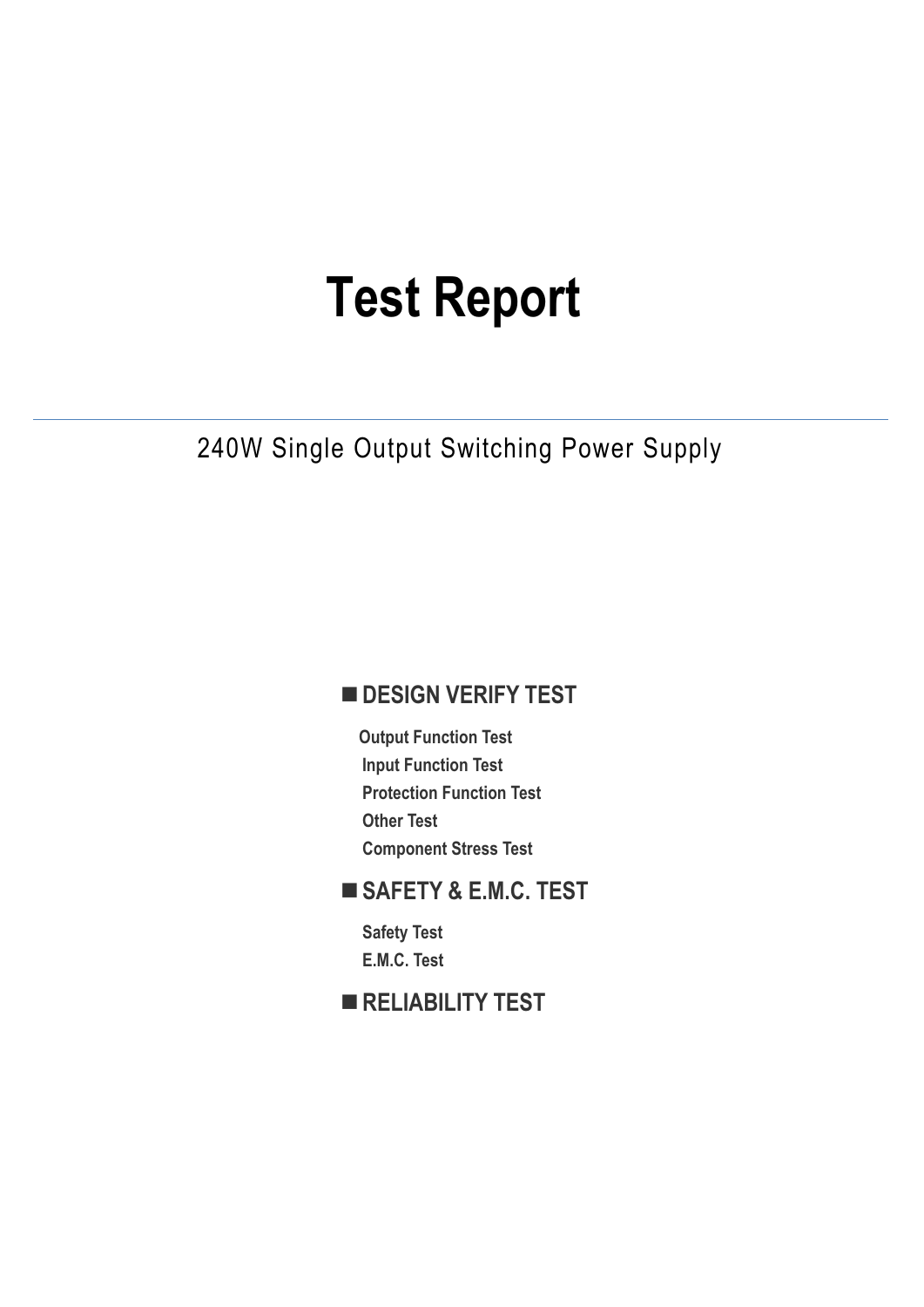#### **DESIGN VERIFY TEST**

#### **OUTPUT FUNCTION TEST**

| <b>NO</b>      | <b>TEST ITEM</b>               | <b>SPECICATION</b>                            | <b>TEST CONDITION</b>                                                       | <b>RESULT</b>                                          | <b>VERDICT</b> |
|----------------|--------------------------------|-----------------------------------------------|-----------------------------------------------------------------------------|--------------------------------------------------------|----------------|
| $\mathbf{1}$   | <b>RIPPLE &amp; NOISE</b>      | V1: 250 mVp-p (Max)                           | I/P: 230 VAC<br>O/P:FULL LOAD<br>Ta: $25^{\circ}$ C                         | V1: 45.6<br>$mVp-p$ (Max)                              | P              |
| $\overline{2}$ | OUTPUT VOLTAGE<br>ADJUST RANGE | CH1: 44.8 V~51.2 V                            | I/P: 230 VAC<br><b>I/P:115VAC</b><br>O/P:MIN LOAD<br>Ta: $25^{\circ}$ C     | 43.24V~ 52.69 V /230VAC<br>43.24V~ 52.69 V/115VAC      | P              |
| 3              | <b>CURRENT ADJ RANGE</b>       | $2.5A - 5A$                                   | I/P: 230 VAC<br>O/P:FULL LOAD<br>Ta: $25^{\circ}$ C                         | $0.296 A - 5.42$<br>A                                  | P              |
| $\overline{4}$ | <b>CONSTANT CURRENT REGION</b> | 24V~47V                                       | I/P: 230 VAC<br>O/P:CV MODE<br>Ta: $25^{\circ}$ C                           | O/P=24V: 5.24 A<br>O/P=47V: 5.2 A                      | P              |
| 5              | OUTPUT VOLTAGE<br>TOLERANCE    | V1: $-1\% \sim 1\%$ (Max)                     | I/P: 100 VAC /305VAC<br>O/P:FULL/ 0% LOAD<br>Ta: $25^{\circ}$ C             | V1: $0.2 \quad \%$ ~ -0.2 %                            | P              |
| 6              | LINE REGULATION                | $V1: -0.5\% \sim 0.5\%$ (Max)                 | I/P:100 VAC ~305 VAC<br>O/P:FULL LOAD<br>Ta: $25^{\circ}$ C                 | V1: $0.02$ %~ -0.02 %                                  | P              |
| $\overline{7}$ | <b>LOAD REGULATION</b>         | $V1: -0.5\% \sim 0.5\%$ (Max)                 | I/P: 230 VAC<br>O/P:FULL ~MIN LOAD<br>Ta: $25^{\circ}$ C                    | V1: 0.2 % ~ 0.2<br>$\%$                                | P              |
| 8              | SET UP TIME                    | 230VAC/2500 ms (Max)<br>115VAC/ 2500 ms (Max) | I/P: 230 VAC<br>I/P: 115 VAC<br>O/P:FULL LOAD<br>Ta: $25^{\circ}$ C         | 230VAC/ 1705<br>ms<br>115 VAC/ 1836<br>ms              | P              |
| 9              | <b>RISE TIME</b>               | 230VAC/80 ms (Max)<br>115VAC/ 80 ms (Max)     | I/P: 230 VAC<br>I/P: 115 VAC<br>O/P:FULL LOAD<br>Ta: $25^{\circ}$ C         | 48.5<br>230VAC/<br>ms<br><b>115 VAC/</b><br>47.8<br>ms | P              |
| 10             | HOLD UP TIME                   | 230VAC/ 12 ms (Typ)<br>115VAC/ 12 ms (Typ)    | I/P: 230 VAC<br>I/P: 115 VAC<br>O/P:FULL LOAD<br>Ta: $25^{\circ}$ C         | 230VAC/<br>22<br>ms<br>115 VAC/<br>22<br>ms            | P              |
| 11             | OVER/UNDERSHOOT TEST           | $< 1.5\%$                                     | I/P: 230 VAC<br>O/P:FULL LOAD<br>Ta: $25^{\circ}$ C                         | TEST:< 5<br>$\%$                                       | P              |
| 12             | DYNAMIC LOAD                   | V1: 4800 mVp-p                                | I/P: 230 VAC<br>O/P:(1)FULL /Min LOAD<br>90%DUTY/1KHZ<br>Ta: $25^{\circ}$ C | 357mVp-p                                               | P              |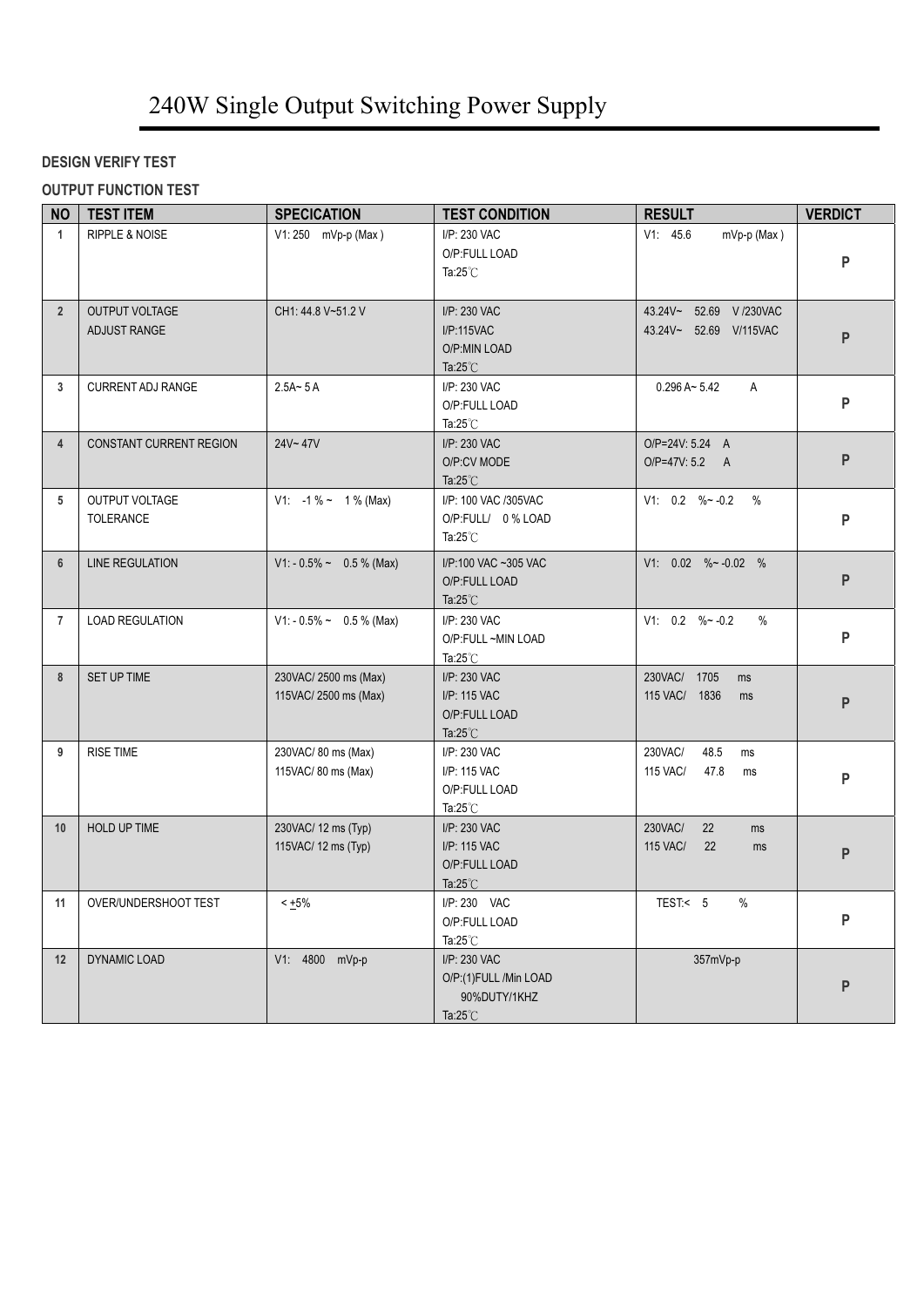| *Reference resistance value for output current adjustment (Typical)<br>(B Type only) | Resistance                                                             |        |            |        |        |            |        |            |            |        |            |         |
|--------------------------------------------------------------------------------------|------------------------------------------------------------------------|--------|------------|--------|--------|------------|--------|------------|------------|--------|------------|---------|
|                                                                                      | value                                                                  | 10K    | <b>20K</b> | 30K    | 40K    | <b>50K</b> | 60K    | <b>70K</b> | <b>80K</b> | 90K    | 100K       |         |
|                                                                                      | Output<br>current                                                      | 10%    | 20%        | 30%    | 40%    | 50%        | 60%    | 70%        | 80%        | 90%    | 100%       |         |
|                                                                                      | $*1 \sim 10V$ dimming function for output current adjustment (Typical) |        |            |        |        |            |        |            |            |        |            |         |
|                                                                                      | Dimming<br>value                                                       | 1V     | 2V         | 3V     | 4V     | 5V         | 6V     | 7V         | 8V         | 9V     | <b>10V</b> |         |
|                                                                                      | Output<br>current                                                      | 10%    | 20%        | 30%    | 40%    | 50%        | 60%    | 70%        | 80%        | 90%    | 100%       |         |
|                                                                                      | *10V PWM signal for output current adjustment (Typical)                |        |            |        |        |            |        |            |            |        |            |         |
|                                                                                      | Duty value                                                             | 10%    | 20%        | 30%    | 40%    | 50%        | 60%    | 70%        | 80%        | 90%    | 100%       |         |
|                                                                                      | Output                                                                 | 10%    | 20%        | 30%    | 40%    | 50%        | 60%    | 70%        | 80%        | 90%    | 100%       |         |
|                                                                                      | current                                                                |        |            |        |        |            |        |            |            |        |            |         |
|                                                                                      | TEST RESULT: $I/P$ : 230 VAC ; Ta : 25 °C<br>Resistance                | 10K    | 20K        | 30K    | 40K    | <b>50K</b> | 60K    | <b>70K</b> | <b>80K</b> | 90K    |            | 100K    |
| 1                                                                                    | value<br>Output                                                        | 0.548A | 1.050A     | 1.552A | 2.171A | 2.546A     | 3.070A | 3.526A     | 3.986A     | 4.495A |            | 4.711A  |
|                                                                                      | current<br>%                                                           | 10.96% | 21.00%     | 31.04% | 43.42% | 50.92%     | 61.40% | 70.52%     | 79.72%     | 89.90% |            | 94.22%  |
|                                                                                      | Dimming<br>value                                                       | 1V     | 2V         | 3V     | 4V     | 5V         | 6V     | 7V         | 8V         | 9V     |            | 10V     |
| 2                                                                                    | Output<br>current                                                      | 0.568A | 1.055A     | 1.576A | 2.087A | 2.601A     | 3.115A | 3.630A     | 4.139A     | 4.650A |            | 5.032A  |
|                                                                                      | $\%$                                                                   | 11.36% | 21.10%     | 31.52% | 41.74% | 52.02%     | 62.30% | 72.60%     | 82.78%     | 93.00% |            | 100.64% |
|                                                                                      | Duty<br>value                                                          | 10%    | 20%        | 30%    | 40%    | 50%        | 60%    | 70%        | 80%        | 90%    |            | 100%    |
| 3                                                                                    | Output<br>current                                                      | 0.597A | 1.115A     | 1.621A | 2.122A | 2.614A     | 3.104A | 3.587A     | 4.071A     | 4.556A |            | 5.041A  |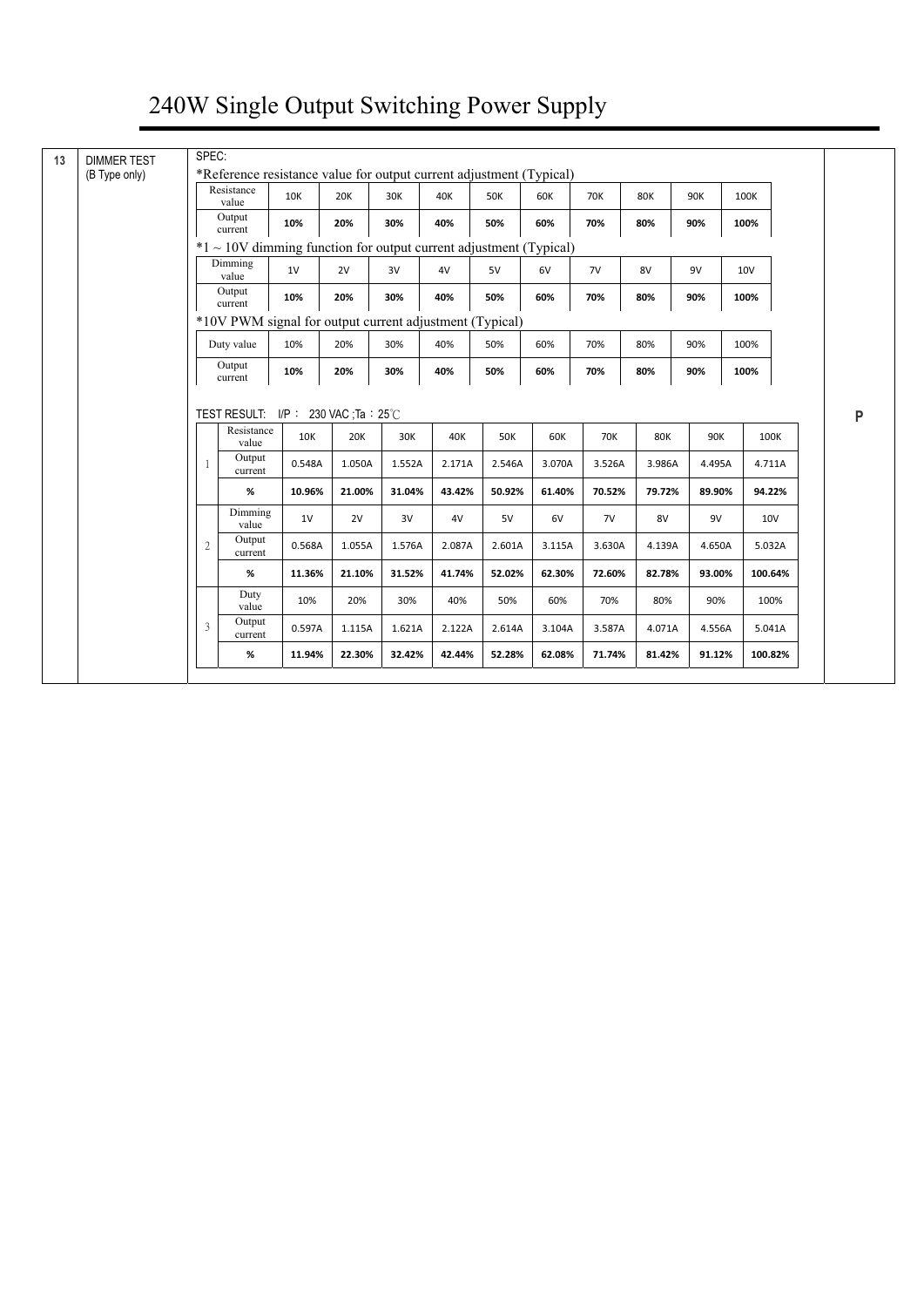#### **INPUT FUNCTION TEST**

| <b>NO</b>      | <b>TEST ITEM</b>             | <b>SPECICATION</b>                                                                                                      | <b>TEST CONDITION</b>                                                                                        | <b>RESULT</b>                                                                                           | <b>VERDICT</b> |
|----------------|------------------------------|-------------------------------------------------------------------------------------------------------------------------|--------------------------------------------------------------------------------------------------------------|---------------------------------------------------------------------------------------------------------|----------------|
| $\mathbf{1}$   | <b>INPUT VOLTAGE RANGE</b>   | 90VAC~305 VAC                                                                                                           | I/P:TESTING<br>O/P:FULL LOAD<br>Ta: $25^{\circ}$ C<br>$I/P$ :<br>(1) LOW-LINE-3V=87 V<br>(2) HIGH-LINE=305 V | 68V~305V<br>TEST: OK                                                                                    | P              |
|                |                              |                                                                                                                         | O/P:FULL/MIN LOAD<br>ON: 30 Sec. OFF: 30 Sec 10MIN<br>(AC POWER ON/OFF NO DAMAGE)                            |                                                                                                         |                |
| $\overline{2}$ | <b>INPUT FREQUENCY RANGE</b> | $47$ HZ ~63 HZ<br>NO DAMAGE OSC                                                                                         | I/P: 100 VAC ~305VAC<br>O/P:FULL~MIN LOAD<br>Ta: $25^{\circ}$ C                                              | <b>OK</b>                                                                                               | P              |
| $\mathbf{3}$   | POWER FACTOR                 | 0.95/230 VAC FULL LOAD (TYP)<br>0.98/115 VAC FULL LOAD (TYP)<br>0.9/230 VAC 65% LOAD (TYP)<br>0.9/115 VAC 65%LOAD (TYP) | $I/P$ : 230 VAC<br>I/P: 115 VAC<br>O/P:FULL LOAD / 65% LOAD<br>Ta: $25^{\circ}$ C                            | PF=0.954 /230V/100%LOAD<br>$PF=1$<br>/115V/100%LOAD<br>PF=0.904 /230V/65%LOAD<br>PF=0.994 /115V/65%LOAD | P              |
| $\overline{4}$ | <b>EFFICIENCY</b>            | 93.5 % (TYP)                                                                                                            | I/P: 230 VAC<br>O/P:FULL LOAD<br>Ta: $25^{\circ}$ C                                                          | 94.1 %                                                                                                  | P              |
| 5              | <b>INPUT CURRENT</b>         | 230 V/2 A (Typ)<br>115 V/ 4 A (Typ)                                                                                     | I/P: 230 VAC<br>I/P: 115 VAC<br>O/P:FULL LOAD<br>Ta: $25^{\circ}$ C                                          | $I = 1.15$<br>A/230VAC<br>$1 = 2.24$<br>A/ 115VAC                                                       | P              |
| 6              | <b>INRUSH CURRENT</b>        | 230 V/ 75A (Typ)<br><b>COLD START</b>                                                                                   | I/P: 230 VAC<br>O/P:FULL LOAD<br>Ta: $25^{\circ}$ C                                                          | $I = 66$<br>A/230VAC                                                                                    | P              |

#### **PROTECTION FUNCTION TEST**

| <b>NO</b>      | <b>TEST ITEM</b>               | <b>SPECICATION</b>                       | <b>TEST CONDITION</b>                                                                | <b>RESULT</b>                                                                                        | <b>VERDICT</b> |
|----------------|--------------------------------|------------------------------------------|--------------------------------------------------------------------------------------|------------------------------------------------------------------------------------------------------|----------------|
| 1              | OVER LOAD PROTECTION           | 95 %~108 %                               | I/P: 305 VAC<br>I/P: 230 VAC<br>I/P: 100 VAC<br>O/P:TESTING<br>Ta: $25^{\circ}$ C    | 103<br>%/305VAC<br>%/230VAC<br>103<br>%//100VAC<br>103<br><b>Constant Current Limiting</b>           | P              |
| $\overline{2}$ | <b>OVER VOLTAGE PROTECTION</b> | V1: 53 V~62V                             | I/P: 305 VAC<br>I/P: 230 VAC<br>$I/P$ : 90 VAC<br>O/P:MIN LOAD<br>Ta: $25^{\circ}$ C | <b>V/305VAC</b><br>58.34<br><b>V/230VAC</b><br>58.64<br>58.71 V/90VAC<br>Shunt down Re- power ON     | P              |
| 3              | OVER TEMPERATURE PROTECTION    | SPEC:<br>TSW1: 95±5℃ O.T.P.<br>NO DAMAGE | I/P: 230 VAC<br>O/P:FULL LOAD                                                        | O.T.P. Active<br>Shut down o/p volotage, recovers<br>automatically<br>after temperature<br>goes down | P              |
| 4              | SHORT PROTECTION               | SHORT EVERY OUTPUT<br>1 HOUR NO DAMAGE   | I/P: 305VAC<br>O/P: FULL LOAD<br>Ta: $25^{\circ}$ C                                  | NO DAMAGE<br>Hiccup Mode                                                                             | P              |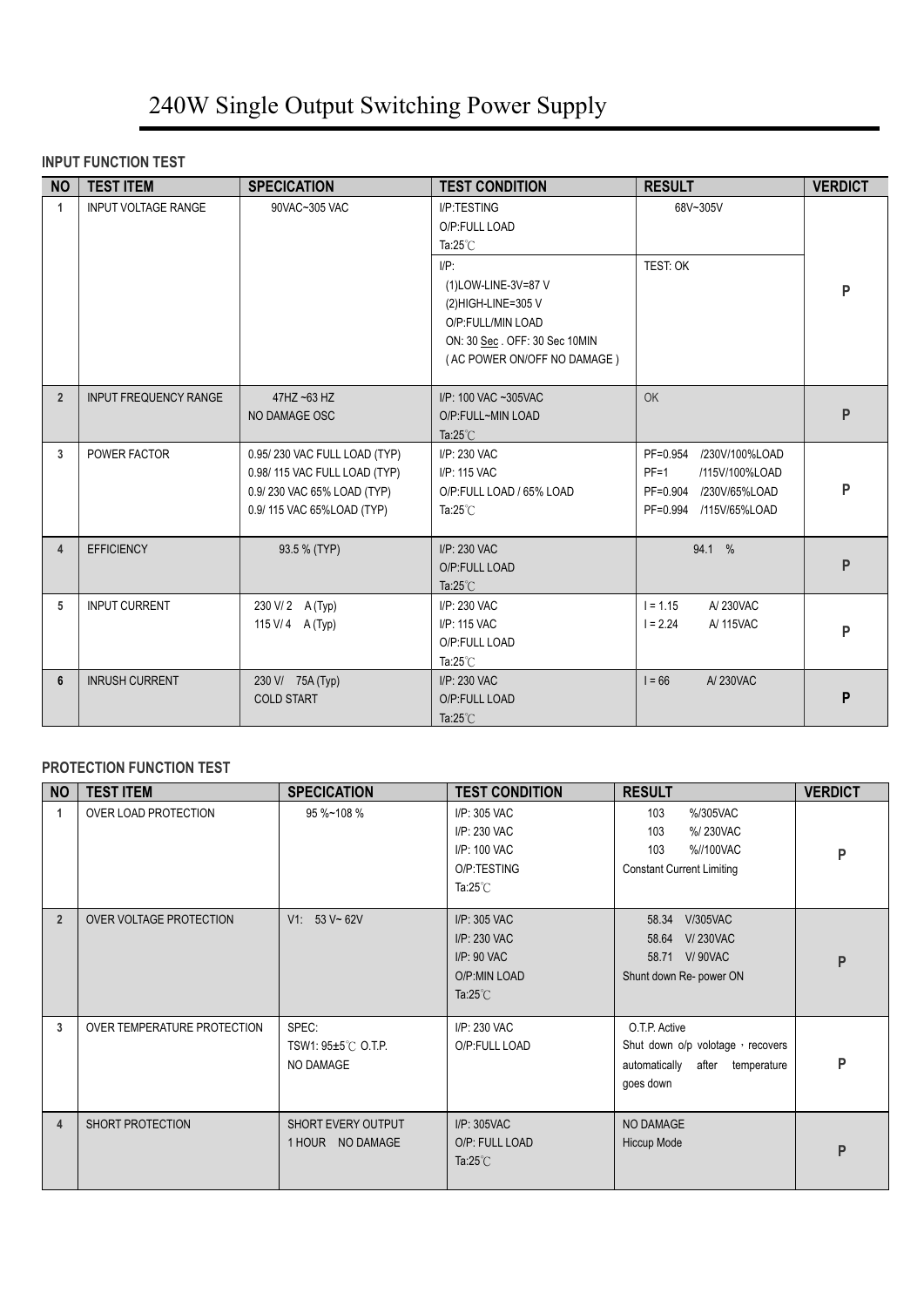#### **COMPONENT STRESS TEST**

| <b>NO</b>      | <b>TEST ITEM</b>                                      | <b>SPECIFICATION</b>                            | <b>TEST CONDITION</b>                                                                                                                                   | <b>RESULT</b>                                                           | <b>VERDICT</b> |
|----------------|-------------------------------------------------------|-------------------------------------------------|---------------------------------------------------------------------------------------------------------------------------------------------------------|-------------------------------------------------------------------------|----------------|
| $\mathbf{1}$   | Power Transistor<br>(D to S) or (C to E) Peak Voltage | Q4 Rated<br>STF21NM60N 17A/600V                 | $I/P$ : High-Line +3V = 308 V<br>O/P: (1)Full Load Turn on<br>(2) Output Short<br>(3) Fulll load continue<br>Ta: $25^{\circ}$ C                         | 460<br>V<br>(1)<br>(2)<br>458<br>V<br>(3)<br>454<br>V                   | P              |
| 2 <sup>2</sup> | Diode Peak Voltage                                    | Q101<br>Rated<br>YA868C15RSC 30A/150V           | I/P : High-Line +3V = 308 V<br>O/P: (1) Full Load Turn on<br>(2) Output Short<br>(3) Fulll load continue<br>Ta : $25^{\circ}$ C                         | $\vee$<br>(1)<br>108<br>$\sf V$<br>(2)<br>19<br>$\vee$<br>(3)<br>108    | P              |
|                |                                                       | Rated<br>Q102<br>YA868C15RSC 30A/150V           | $I/P$ : High-Line +3V = 308 V<br>O/P: (1) Full Load Turn on<br>(2) Output Short<br>(3) Fulll load continue<br>Ta : $25^{\circ}$ C                       | $\vee$<br>(1)<br>110<br>(2)<br>32<br>$\vee$<br>$\vee$<br>(3)<br>108     |                |
| 3              | Input Capacitor Voltage                               | C5 Rated:<br>NCC:<br>150µ/450 V/105℃/PAG Series | I/P : High-Line +3V = 308 V<br>O/P: (1) Full Load Turn on /Off<br>(2) Min load Turn on /Off<br>(3) Full Load / Min load<br>Change<br>Ta: $25^{\circ}$ C | V<br>428.7<br>(1)<br>(2)<br>438.2<br>V<br>438<br>V<br>(3)               | P              |
| $\overline{4}$ | Control IC Voltage Test                               | U 70 Rated<br>L6599AD: 8.85V~16 V               | I/P : High-Line +3V = 308 V<br>O/P: (1) Full Load Turn on /Off<br>(2) Min load Turn on /Off<br>(3) Full Load / Min load<br>Change<br>Ta: $25^{\circ}$ C | $\vee$<br>14.02<br>(1)<br>13.978<br>(2)<br>V<br>(3)<br>13.987<br>$\vee$ | P              |
| 5              | P.F.C Transistor<br>(D to S) or (C to E) Peak Voltage | Ratedl<br>Q1<br>SPW20N60C3 20.7A/600V           | I/P : High-Line +3V = 308 V<br>O/P: (1) Full Load Turn on<br>(2) Output Short<br>(3) Fulll load continue<br>Ta: $25^{\circ}$ C                          | 510<br>V<br>(1)<br>452<br>$\vee$<br>(2)<br>(3)<br>492<br>V              | P              |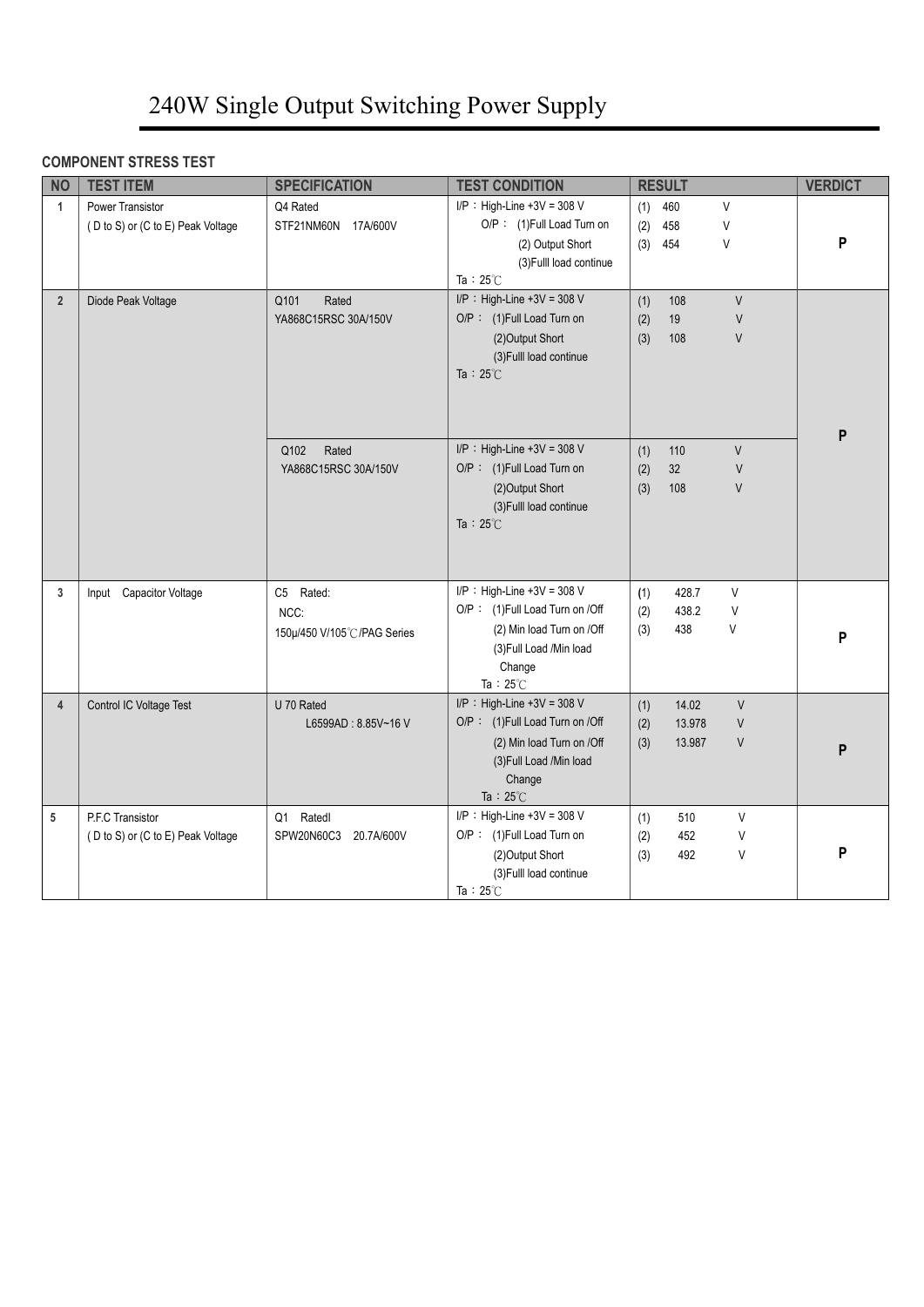#### **SAFETY & EMC TEST**

#### **SAFETY TEST**

| <b>NO</b>      | <b>TEST ITEM</b>            | <b>SPECICATION</b>                                                                                | <b>TEST CONDITION</b>                                                                                                  | <b>RESULT</b>                                                                                          | <b>VERDICT</b> |
|----------------|-----------------------------|---------------------------------------------------------------------------------------------------|------------------------------------------------------------------------------------------------------------------------|--------------------------------------------------------------------------------------------------------|----------------|
| 1              | <b>WITHSTAND VOLTAGE</b>    | IEC60950-1<br>I/P-O/P: 3.75KVAC/min<10mA<br>I/P-FG:1.88 KVAC/min<10mA<br>O/P-FG:1.5KVAC/min<10mA  | I/P-O/P: 4 KVAC/min<br>I/P-FG: 2.256KVAC/min<br>O/P-FG: 1.8 KVAC/min<br>Ta:25 $°C$                                     | $I/P$ -O/P: 5<br>mA<br>I/P-FG: 0.146<br>mA<br>O/P-FG: 0.111<br>mA<br>NO DAMAGE                         | P              |
| $\overline{2}$ | <b>ISOLATION RESISTANCE</b> | $I/P$ -O/P:500VDC>100M $\Omega$<br>I/P-FG: 500VDC>100M $\Omega$<br>$O/P$ -FG:500VDC>100M $\Omega$ | $I/P$ -O/P:<br>500<br><b>VDC</b><br>$I/P-FG$ :<br>500<br><b>VDC</b><br>O/P-FG: 500<br><b>VDC</b><br>Ta: $25^{\circ}$ C | $G\Omega$<br>$I/P$ -O/P: 14.7<br>$I/P-FG: 2.89$<br>$G\Omega$<br>O/P-FG: 20.4<br>$G\Omega$<br>NO DAMAGE | P              |
| 3              | <b>GROUNDING CONTINUITY</b> | IEC60950-1<br>FG(PE) TO CHASSIS<br>OR TRACE < $100 \text{ m}\Omega$                               | 40A<br>2min<br>Ta: $25^{\circ}$ C                                                                                      | 13<br>$m\Omega$                                                                                        | P              |
| $\overline{4}$ | <b>LEAKAGE CURRENT</b>      | IEC60950-1<br>$< 0.75$ mA / 277VAC                                                                | I/P: 280 VAC<br>O/P:Min LOAD<br>Ta: $25^{\circ}$ C                                                                     | $L-FG: 0.36$<br>mA<br>N-FG: 0.36<br>mA                                                                 | P              |
| 5              | <b>APPROVAL</b>             | TUV: Certificate NO : R50171244<br>UL: File $NO \div E127738$                                     |                                                                                                                        |                                                                                                        | P              |

#### **E.M.C TEST**

| <b>NO</b>      | <b>TEST ITEM</b>  | <b>SPECICATION</b>                                         | <b>TEST CONDITION</b>                                                                   | <b>RESULT</b>                        | <b>VERDICT</b> |
|----------------|-------------------|------------------------------------------------------------|-----------------------------------------------------------------------------------------|--------------------------------------|----------------|
|                | <b>HARMONIC</b>   | EN61000-3-2<br><b>CLASS A</b><br>CLASS <sub>C</sub>        | I/P: 240VAC/50HZ<br>LOAD:LED/ELECTRONIC LOAD<br>O/P:100%/50% LOAD<br>Ta: $25^{\circ}$ C | <b>PASS</b>                          | P              |
| $\overline{2}$ | <b>CONDUCTION</b> | EN55022 EN55015<br><b>CLASS B</b>                          | I/P: 230 VAC (50HZ)<br>O/P:FULL/50% LOAD<br>Ta: $25^{\circ}$ C                          | <b>PASS</b><br>Test by certified Lab | P              |
| 3              | <b>RADIATION</b>  | EN55022 EN55015<br><b>CLASS B</b>                          | I/P: 230 VAC (50HZ)<br>O/P:FULL LOAD<br>Ta: $25^{\circ}$ C                              | <b>PASS</b><br>Test by certified Lab | P              |
| 4              | E.S.D             | EN61000-4-2<br><b>INDUSTRY</b><br>AIR:8KV / Contact:4KV    | I/P: 230 VAC/50HZ<br>O/P:FULL LOAD<br>Ta: $25^{\circ}$ C                                | CRITERIA A                           | P              |
| 5              | E.F.T             | EN61000-4-4<br><b>INDUSTRY</b><br><b>INPUT: 2KV</b>        | I/P: 230 VAC/50HZ<br>O/P:FULL LOAD<br>Ta: $25^{\circ}$ C                                | CRITERIA A                           | P              |
| 6              | <b>SURGE</b>      | IEC61000-4-5<br><b>INDUSTRY</b><br>$L-N:2KV$<br>L,N-PE:4KV | I/P: 230 VAC/50HZ<br>O/P:FULL LOAD<br>Ta: $25^{\circ}$ C                                | CRITERIA A                           | P              |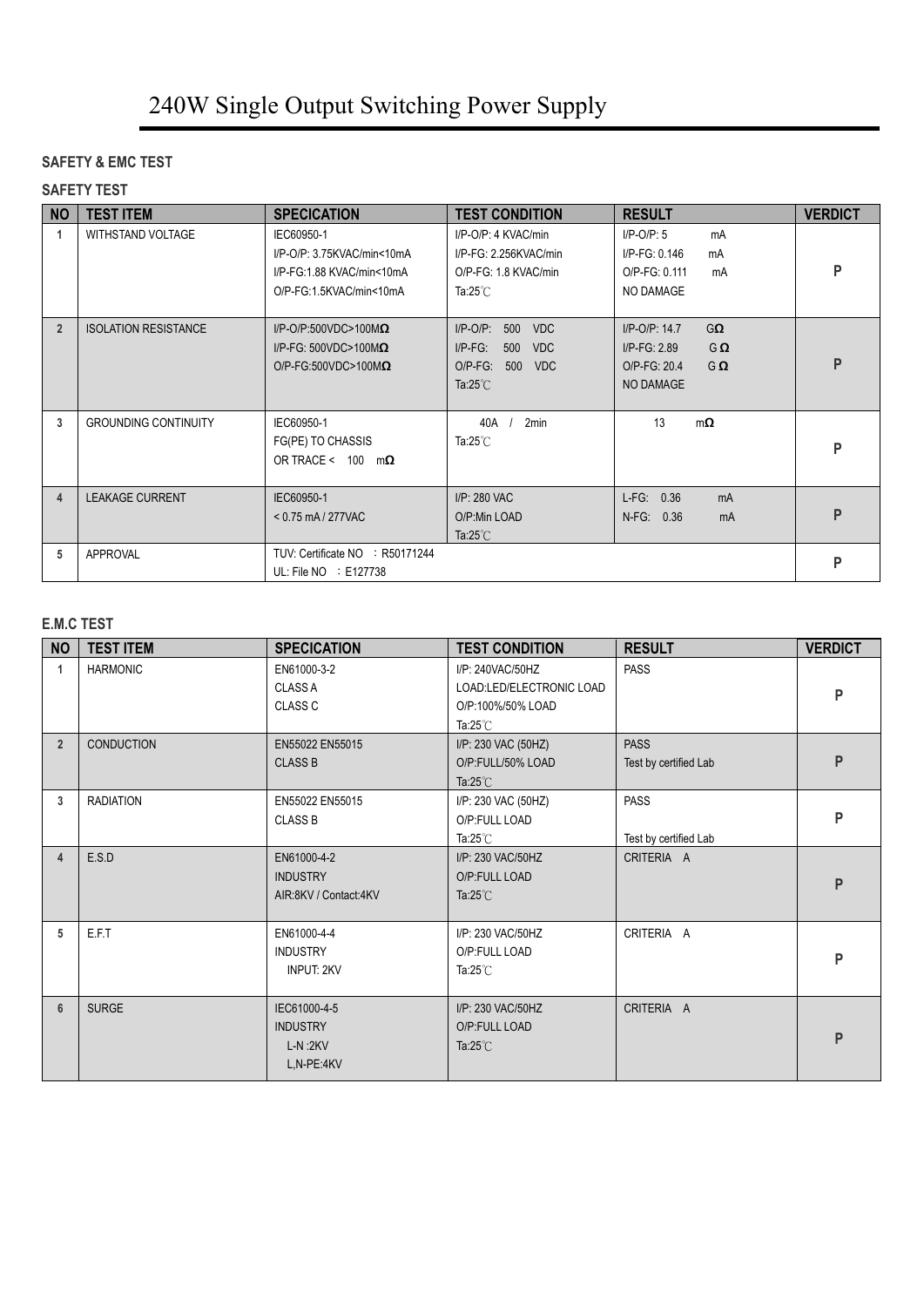#### **Reliability Test**

| <b>NO</b>      | <b>TEST ITEM</b>         |                    |                                                | <b>SPECIFICATION</b>                                                                                         |  | <b>TEST CONDITION</b>                                |                       | <b>RESULT</b> |                       |  | <b>VERDICT</b> |
|----------------|--------------------------|--------------------|------------------------------------------------|--------------------------------------------------------------------------------------------------------------|--|------------------------------------------------------|-----------------------|---------------|-----------------------|--|----------------|
| $\mathbf{1}$   | TEMPERATURE RISE TEST    | MODEL: HLG-240H-24 |                                                |                                                                                                              |  |                                                      |                       |               |                       |  |                |
|                |                          |                    |                                                | 1. ROOM AMBIENT BURN-IN: 1.5 HRS                                                                             |  |                                                      |                       |               |                       |  |                |
|                |                          |                    | I/P: 230VAC O/P: FULL LOAD Ta=26.5 $\degree$ C |                                                                                                              |  |                                                      |                       |               |                       |  |                |
|                |                          |                    | 2. HIGH AMBIENT BURN-IN: 12 HRS                |                                                                                                              |  |                                                      |                       |               |                       |  |                |
|                |                          |                    | I/P: 230VAC O/P: FULL LOAD Ta=61.7 $\degree$ C |                                                                                                              |  |                                                      |                       |               |                       |  |                |
|                |                          |                    |                                                |                                                                                                              |  |                                                      | ROOM AMBIENT          |               | <b>HIGH AMBIENT</b>   |  |                |
|                |                          |                    | <b>NO</b>                                      | Position                                                                                                     |  | P/N                                                  | Ta= 26.5 $^{\circ}$ C |               | Ta= 61.7 $^{\circ}$ C |  |                |
|                |                          |                    | 1                                              | LF1                                                                                                          |  | TR688-R4                                             | 64.0°C                |               | $91.1^{\circ}$ C      |  |                |
|                |                          |                    | 2                                              | C <sub>1</sub>                                                                                               |  | 684/275VAC 20% P=15 R.46                             | 61.3°C                |               | 89.3°C                |  |                |
|                |                          |                    | 3                                              | LF <sub>2</sub>                                                                                              |  | TR827-R1 R-16x12x8C                                  | 63.4°C                |               | 91.2°C                |  |                |
|                |                          |                    | 4                                              | B <sub>D</sub> 1                                                                                             |  | 10A/800V SILICON US10KB80R                           | 64.0°C                |               | 92.7°C                |  | P              |
|                |                          |                    | 5                                              | L2                                                                                                           |  | TR892 CS-17212 142u GS220                            | 62.7°C                |               | 90.9°C                |  |                |
|                |                          |                    | 6                                              | L1                                                                                                           |  | DT TF1940 QP-3325 CLG-240                            | $61.5^{\circ}$ C      |               | 89.9°C                |  |                |
|                |                          |                    | $\overline{7}$                                 | Q <sub>1</sub>                                                                                               |  | SPW20N60C3 20.7A/600V TO247                          | 64.7°C                |               | 93.2°C                |  |                |
|                |                          |                    | 8                                              | U1                                                                                                           |  | NCP1605DR2G SOIC-16                                  | $61.5^{\circ}$ C      |               | 90.2°C                |  |                |
|                |                          |                    | 9                                              | TSW1                                                                                                         |  | ST-22W-R0 105℃ 60mm                                  | 64.1°C                |               | 92.7°C                |  |                |
|                |                          |                    | 10                                             | Q3                                                                                                           |  | STF21NM60N 17A/600V TO220 FP                         | 65.1°C                |               | 93.3°C                |  |                |
|                |                          |                    | 11                                             | T1                                                                                                           |  | TF1944 LP-3925 CLG-240-24 B                          | 79.0°C                |               | 106.6°C               |  |                |
|                |                          |                    | 12                                             | Q101                                                                                                         |  | IRFB3607PBF 80A/75V                                  | 69.6°C                |               | $98.3^{\circ}$ C      |  |                |
|                |                          |                    | 13                                             | C102                                                                                                         |  | 1000u/35V UL10Kh 12.5*20 ZLH                         | 66.5°C                |               | 94.9°C                |  |                |
|                |                          |                    | 14                                             | LF101                                                                                                        |  | TR847-R2 T14x8x7(A07)                                | 71.8°C                |               | $100.1^{\circ}$ C     |  |                |
|                |                          |                    |                                                |                                                                                                              |  |                                                      |                       |               |                       |  |                |
| $\overline{2}$ | OVER LOAD BURN-IN TEST   |                    | NO DAMAGE                                      |                                                                                                              |  | $I/P$ : 230 VAC                                      |                       | TEST: OK      |                       |  | P              |
|                |                          |                    | 1 HOUR (MIN)                                   |                                                                                                              |  | O/P: O/P SHORT TEST<br>Ta : $25^{\circ}$ C           |                       |               |                       |  |                |
| 3              | LOW TEMPERATURE          |                    |                                                | TURN ON AFTER 2 HOUR                                                                                         |  | I/P: 230 VAC/100VAC                                  |                       | TEST: OK      |                       |  |                |
|                | TURN ON TEST             |                    |                                                |                                                                                                              |  | $O/P : CV=23V$                                       |                       |               |                       |  |                |
|                |                          |                    |                                                |                                                                                                              |  | Ta= -35 $°C$                                         |                       |               |                       |  | ${\sf P}$      |
|                |                          |                    |                                                |                                                                                                              |  |                                                      |                       |               |                       |  |                |
| $\overline{4}$ | <b>HIGH HUMIDITY</b>     |                    |                                                | AFTER 12 HOURS                                                                                               |  | $I/P$ : 305 VAC                                      |                       | TEST: OK      |                       |  |                |
|                | <b>HIGH TEMPERATURE</b>  |                    | IN CHAMBER ON                                  |                                                                                                              |  | $O/P : CV=23V$                                       |                       |               |                       |  | P              |
|                | <b>HIGH VOLTAGE</b>      |                    | CONTROL 60 °C                                  |                                                                                                              |  | Ta= 61.7 $°C$                                        |                       |               |                       |  |                |
|                | TURN ON TEST             |                    | NO DAMAGE                                      |                                                                                                              |  | HUMIDITY= 95 %R.H                                    |                       |               |                       |  |                |
| 5              | TEMPERATURE              |                    | $+0.03\%$ (0~50°C)                             |                                                                                                              |  | $I/P$ : 230 VAC                                      |                       |               | $\pm$ 0.003 %(0~50°C) |  |                |
|                | <b>COEFFICIENT</b>       |                    |                                                |                                                                                                              |  | O/P: FULL LOAD                                       |                       |               |                       |  |                |
|                |                          |                    |                                                |                                                                                                              |  |                                                      |                       |               |                       |  | P              |
|                |                          |                    |                                                |                                                                                                              |  |                                                      |                       |               |                       |  |                |
| $6\phantom{1}$ | STORAGE TEMPERATURE TEST |                    |                                                | 1. Thermal shock Temperature : $-45^{\circ}$ C ~ +90 $^{\circ}$ C                                            |  |                                                      |                       | <b>OK</b>     |                       |  |                |
|                |                          |                    |                                                | 2. Temperature change rate : 25°C / MIN                                                                      |  |                                                      |                       |               |                       |  |                |
|                |                          |                    |                                                |                                                                                                              |  | 3. Dwell time low and high temperature : 30 MIN/EACH |                       |               |                       |  | P              |
|                |                          |                    |                                                | 4. Total test cycle: 5 CYCLE                                                                                 |  |                                                      |                       |               |                       |  |                |
|                |                          |                    |                                                | 5. Input/Output condition: STATIC                                                                            |  |                                                      |                       |               |                       |  |                |
|                |                          |                    |                                                |                                                                                                              |  |                                                      |                       |               |                       |  |                |
| $\overline{7}$ | THERMAL SHOCK TEST       |                    |                                                | 1. Thermal shock Temperature : $-35^{\circ}$ C ~ +65 $^{\circ}$ C<br>2. Temperature change rate : 25°C / MIN |  |                                                      |                       | OK            |                       |  |                |
|                |                          |                    |                                                |                                                                                                              |  | 3. Dwell time low and high temperature : 30 MIN/EACH |                       |               |                       |  |                |
|                |                          |                    |                                                | 4. Total test cycle: 10 CYCLE                                                                                |  |                                                      |                       |               |                       |  | P              |
|                |                          |                    |                                                | 5. Input/Output condition: 230VAC/Full Load                                                                  |  |                                                      |                       |               |                       |  |                |
|                |                          |                    |                                                |                                                                                                              |  |                                                      |                       |               |                       |  |                |